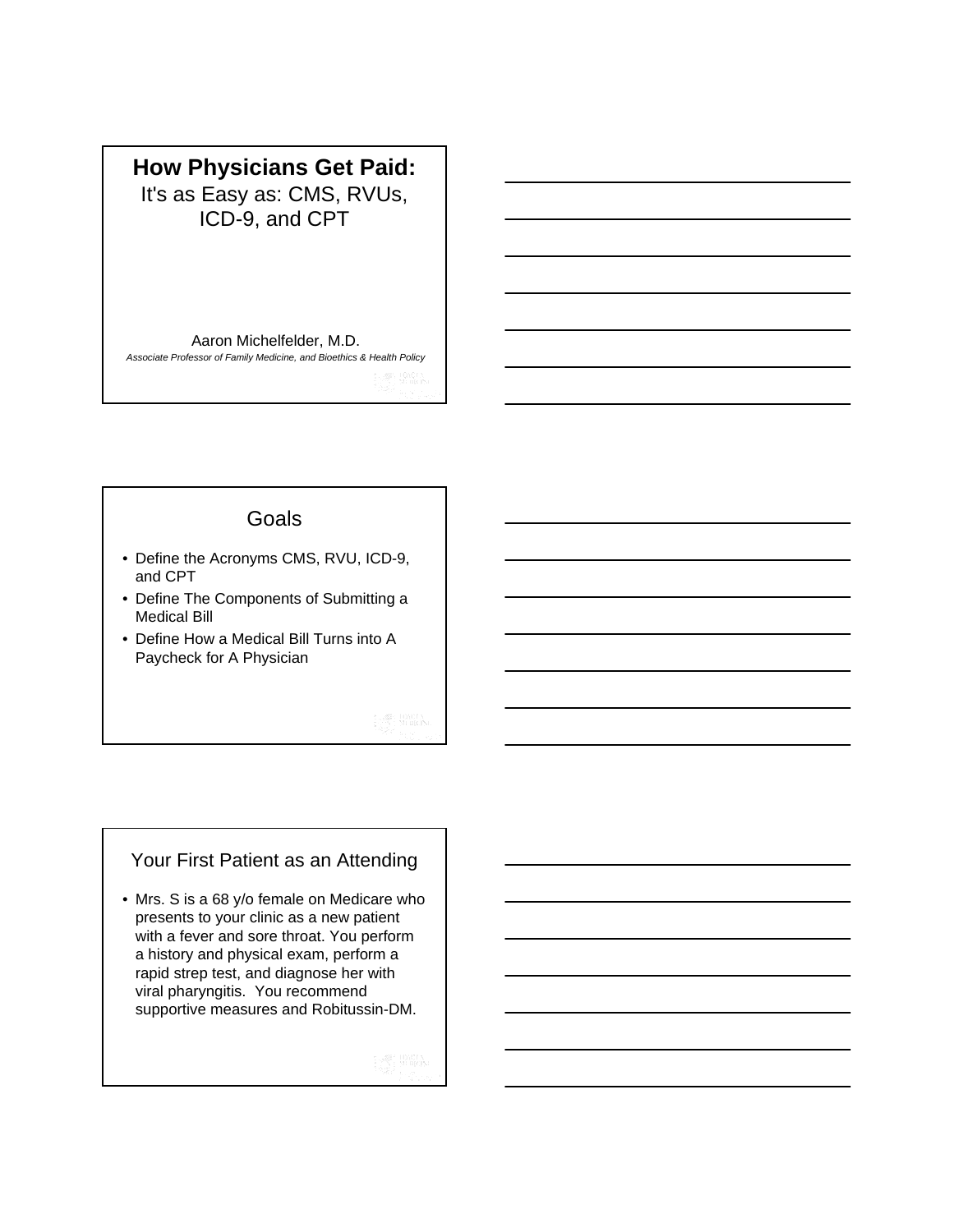



### Your First Patient as an Attending

• Mrs. S is a 68 y/o female on Medicare who presents to your clinic as a new patient with a fever and sore throat. You perform a history and physical exam, perform a rapid strep test, and diagnose her with viral pharyngitis. You recommend supportive measures and Robitussin-DM.

What Services Did You Provide?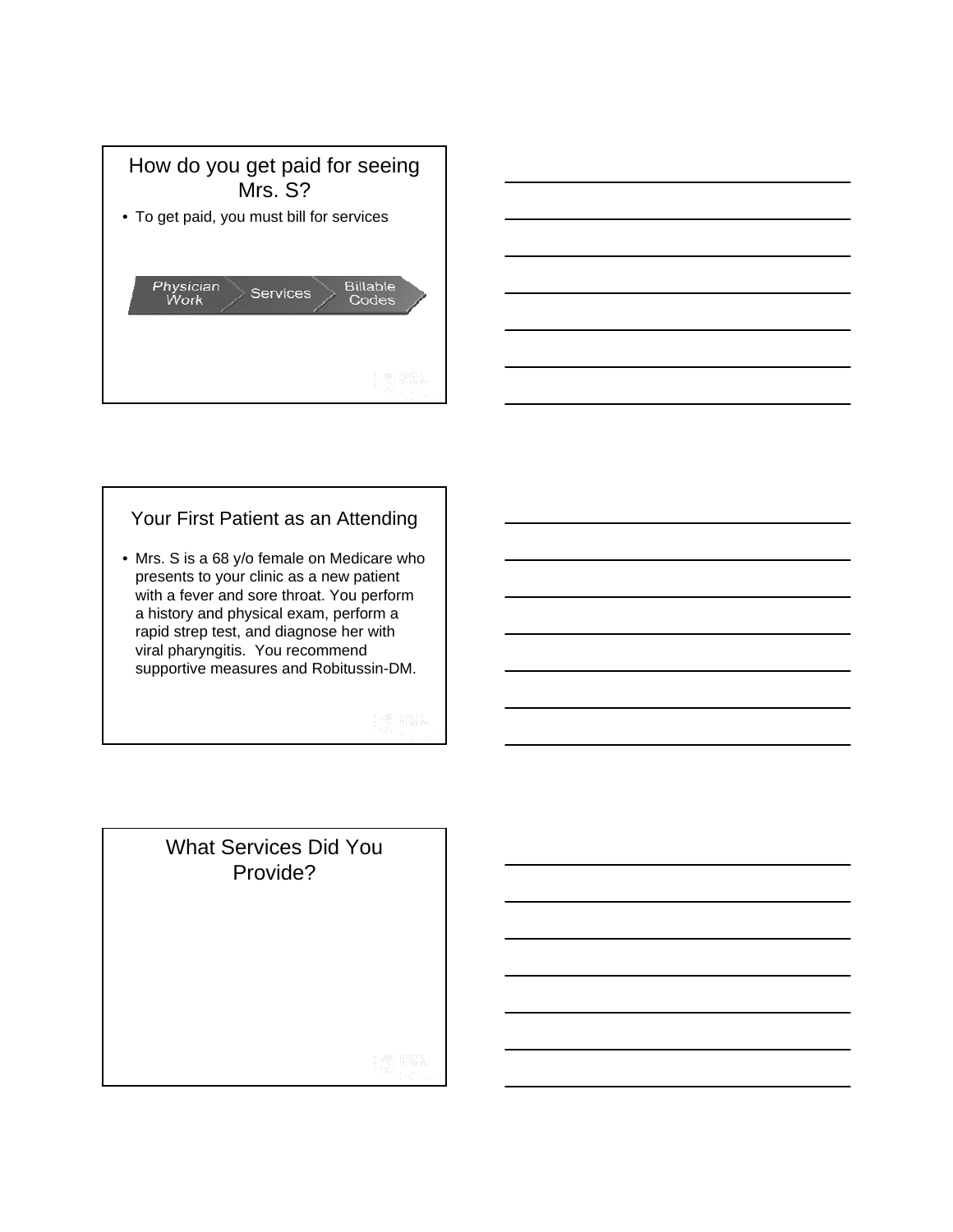

- 3 Main Components to All Office Visits
- Provider (Physician/APN/PA) Visit – History/Physical/Medical Decision Making
	- Physician Performed Procedures
- Testing/ Non-Physician Performed Procedures (Immunizations, Etc.)
- Office Work (Nurse/Front Desk)



## What Services Did You Provide?

Your doctor-patient encounter, and all tests and procedures you perform on the patient are considered "Procedures"

Each "Procedure" has a defined Code Number called a "CPT Code"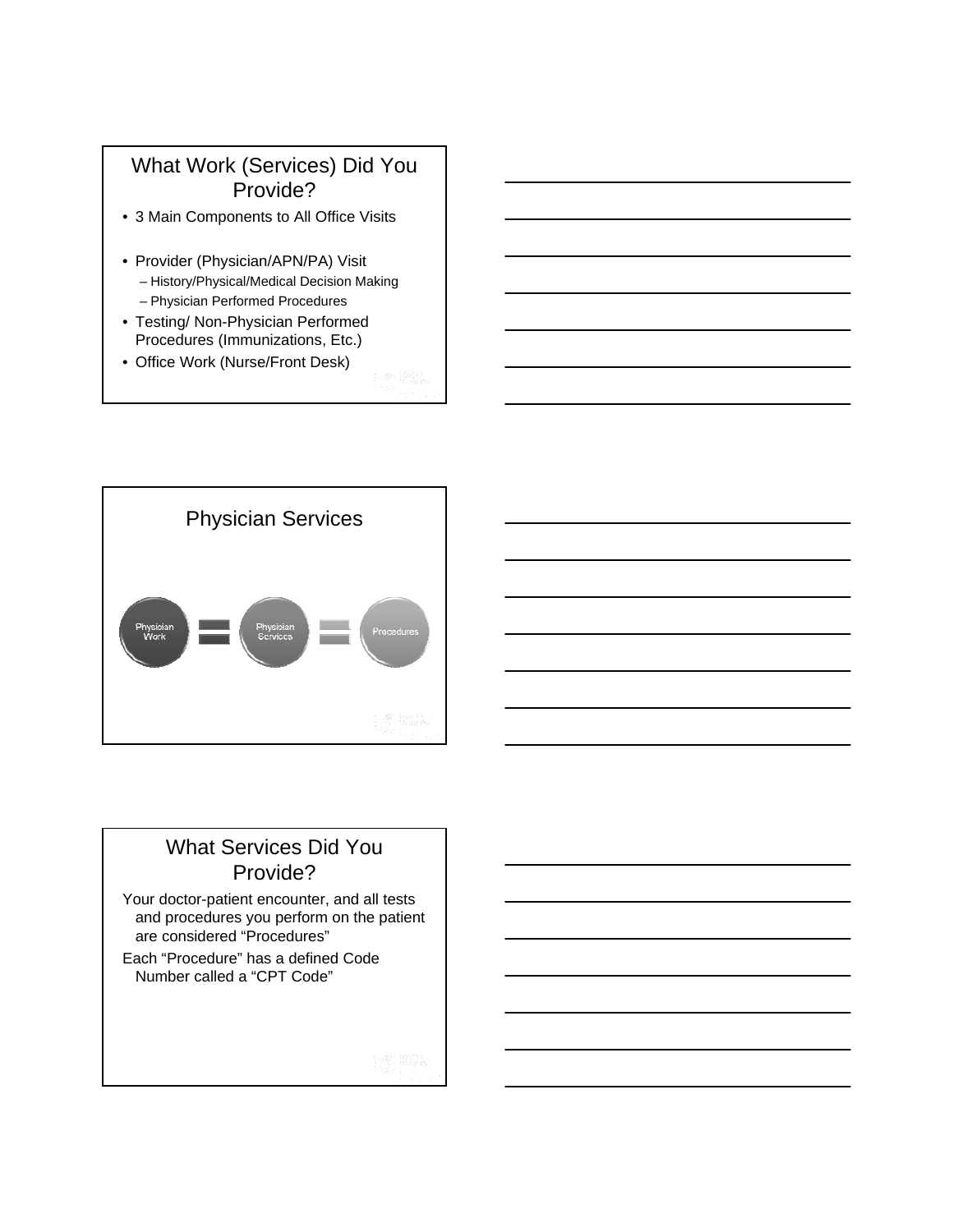







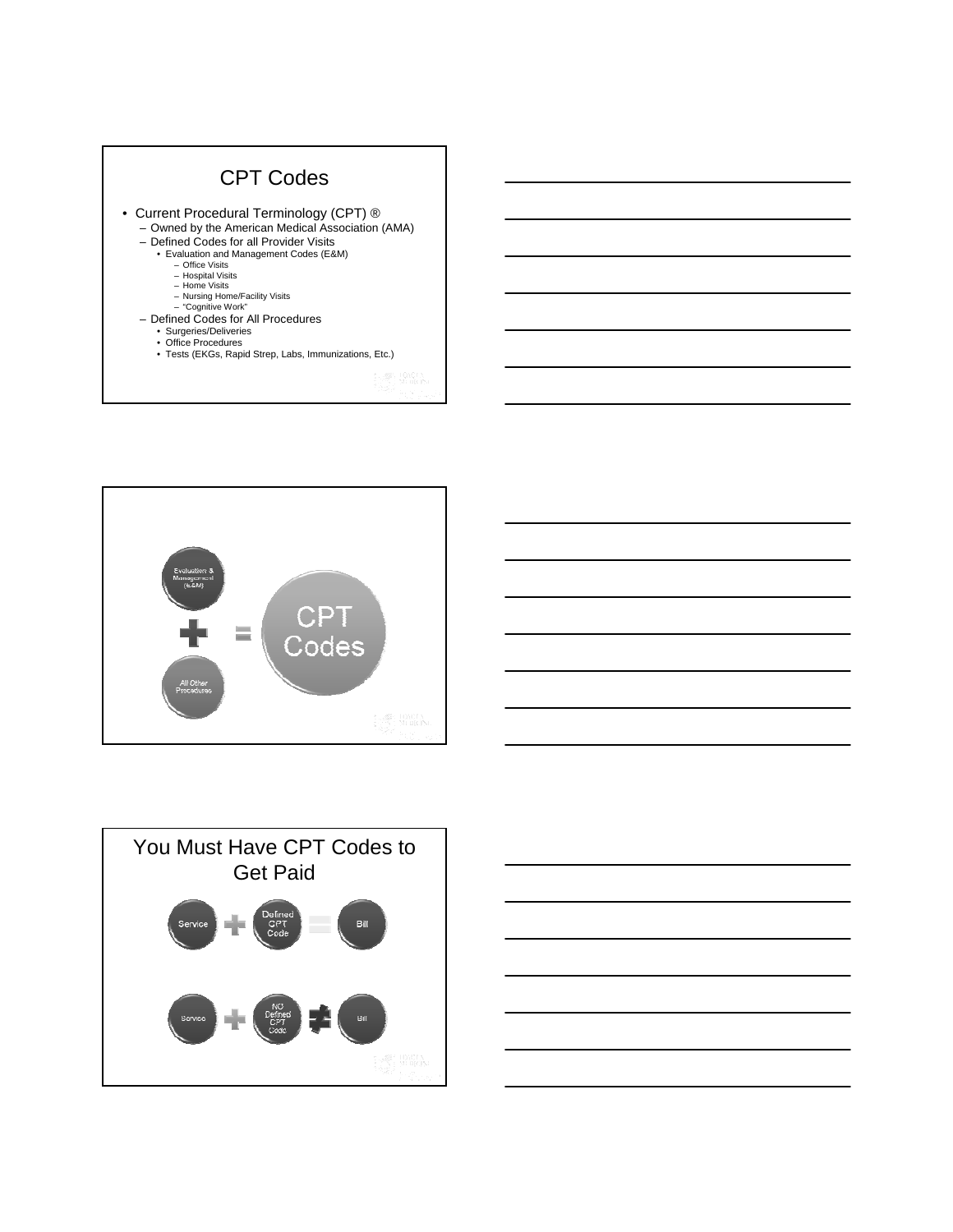## CPT Codes

- For Mrs. S' Visit
	- CPT Code for the Physician Visit
	- CPT Code for the Nursing Work
	- CPT Code for the Procedure: Rapid Strep Test

## Evaluation and Management (E&M) CPT (Outpatient) Codes

| <b>E&amp;M CPT Code</b> | Description                 |  | E&M CPT Code                             | Description                 |  |
|-------------------------|-----------------------------|--|------------------------------------------|-----------------------------|--|
| 99201                   | Problem Focused             |  | 99211                                    | Nurse Visit                 |  |
| 99202                   | Expanded<br>Problem Focused |  | 99212                                    | Problem Focused             |  |
| 99203                   | Detailed                    |  | 99213                                    | Expanded<br>Problem Focused |  |
| 99204                   | Comprehensive               |  | 99214                                    | Detailed                    |  |
| 99205                   | Comprehensive               |  | 99215                                    | Comprehensive               |  |
| <b>New Patient</b>      |                             |  | yn die Per<br><b>Established Patient</b> |                             |  |

| <u> 1989 - Andrea Stadt Britain, amerikansk politik (</u>                                                             |  |  |
|-----------------------------------------------------------------------------------------------------------------------|--|--|
| <u> 1989 - Johann John Stone, markin sanadi ya kutoka mwaka wa 1989 - Amanda alikuwa mwaka wa 1989 - Amanda aliku</u> |  |  |
|                                                                                                                       |  |  |
| <u> 1989 - Johann Barbara, marka a shekara tsa 1989 - An tsa 1989 - An tsa 1989 - An tsa 1989 - An tsa 1989 - An</u>  |  |  |
| <u> 1989 - Andrea Station Barbara, amerikan personal di sebagai personal di sebagai personal di sebagai personal </u> |  |  |
|                                                                                                                       |  |  |
|                                                                                                                       |  |  |
|                                                                                                                       |  |  |

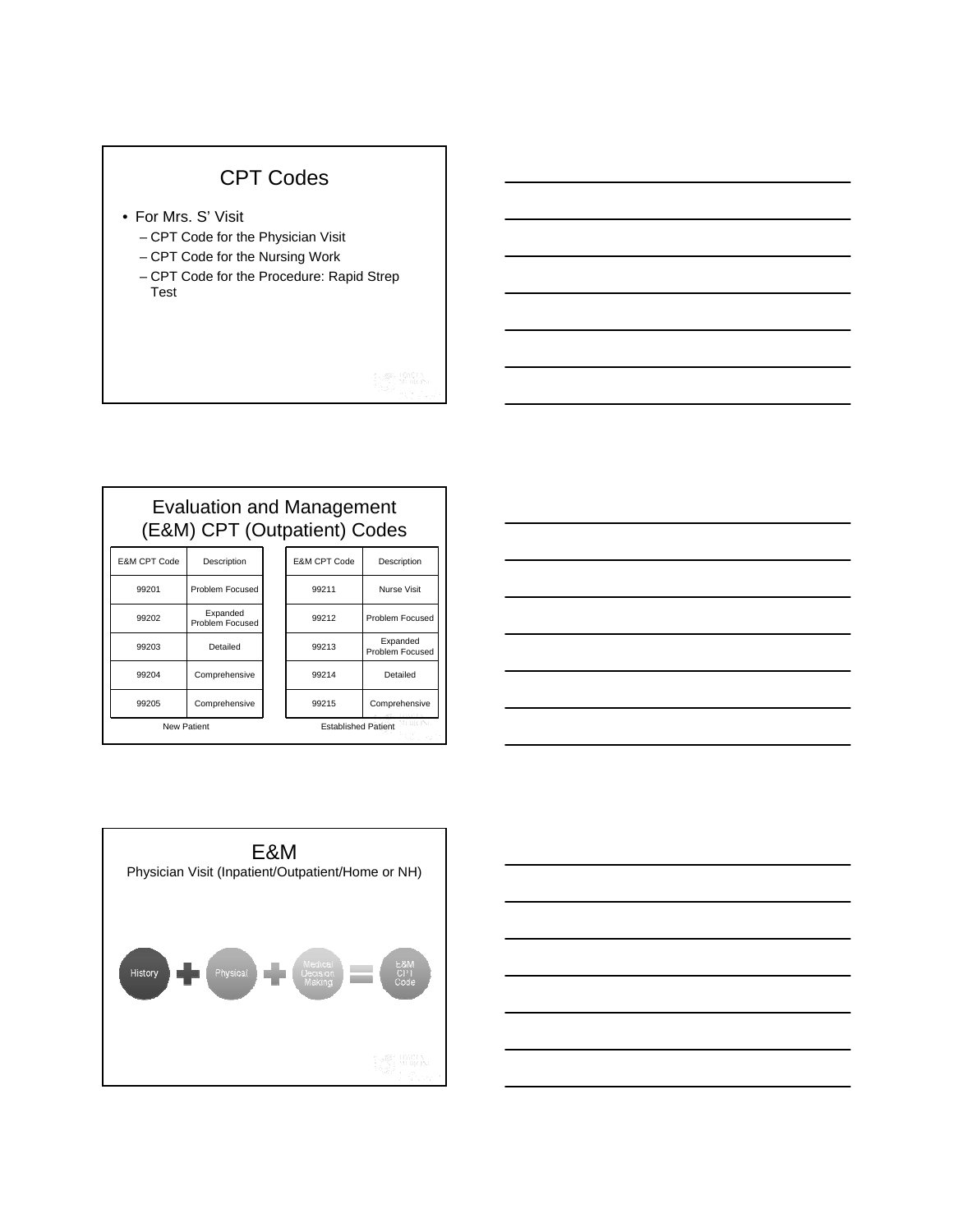

| <u> Andreas Andreas Andreas Andreas Andreas Andreas Andreas Andreas Andreas Andreas Andreas Andreas Andreas Andreas Andreas Andreas Andreas Andreas Andreas Andreas Andreas Andreas Andreas Andreas Andreas Andreas Andreas Andr</u> |  |  |
|--------------------------------------------------------------------------------------------------------------------------------------------------------------------------------------------------------------------------------------|--|--|
|                                                                                                                                                                                                                                      |  |  |
|                                                                                                                                                                                                                                      |  |  |
| <u> Alexandria de la contexta de la contexta de la contexta de la contexta de la contexta de la contexta de la c</u>                                                                                                                 |  |  |
|                                                                                                                                                                                                                                      |  |  |
| $\overline{\phantom{a}}$                                                                                                                                                                                                             |  |  |
|                                                                                                                                                                                                                                      |  |  |
| $\sim$                                                                                                                                                                                                                               |  |  |
|                                                                                                                                                                                                                                      |  |  |
|                                                                                                                                                                                                                                      |  |  |
|                                                                                                                                                                                                                                      |  |  |
|                                                                                                                                                                                                                                      |  |  |
|                                                                                                                                                                                                                                      |  |  |
|                                                                                                                                                                                                                                      |  |  |
|                                                                                                                                                                                                                                      |  |  |

![](_page_5_Figure_2.jpeg)

## Physician Coding Abuse?

- In 1990's:
	- Requirement for Documentation to Support use of CPT Codes Billed
	- Requirement to Link CPT Codes to Diagnoses
	- Some CPT Codes Paid by Payors for Certain Diagnosis Codes and Not Others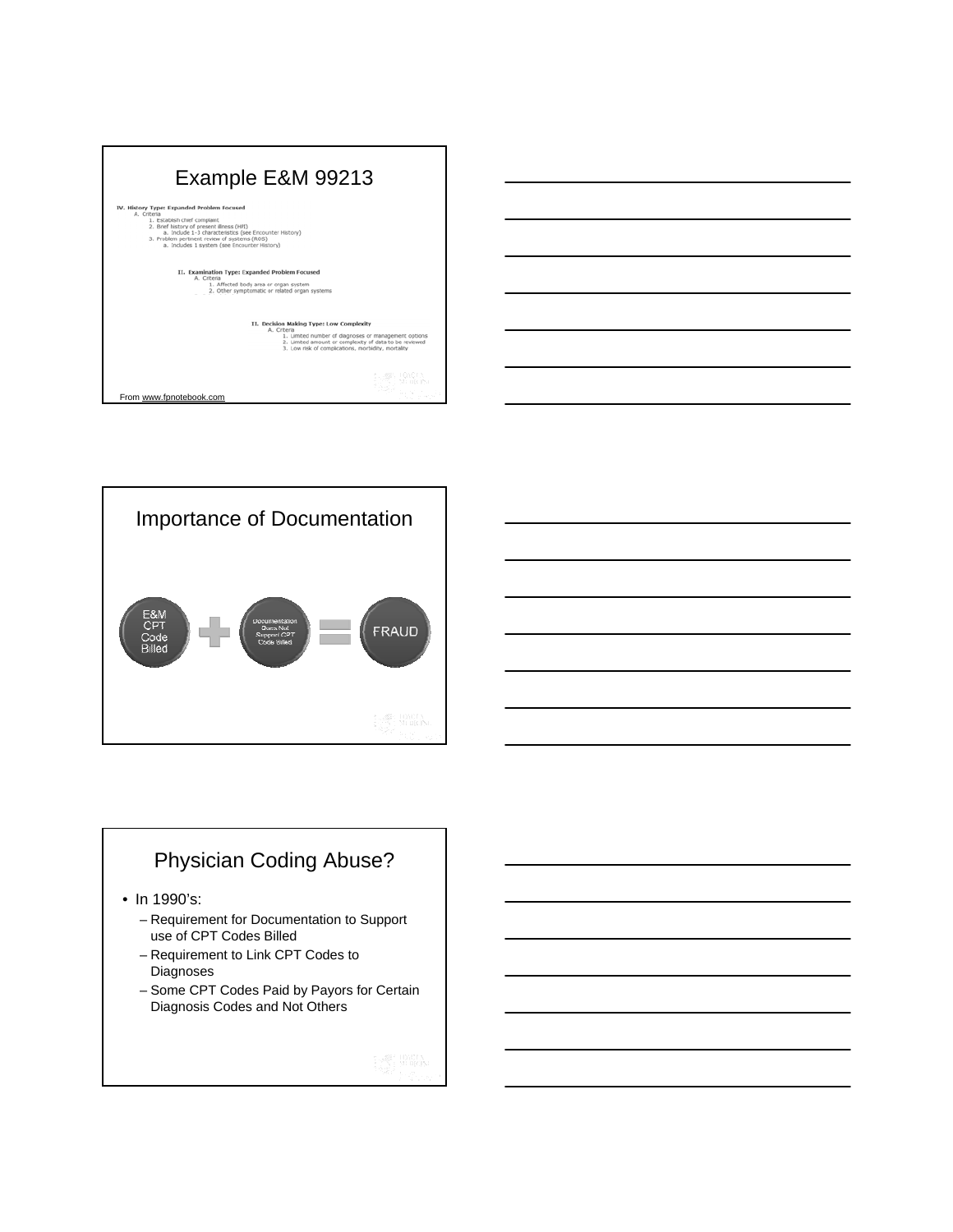![](_page_6_Picture_0.jpeg)

## ICD-9 Codes

- Must Explain WHY You are Coding a CPT – All CPTs Must be Linked to a Diagnosis
	- International Classification of Diseases 9th ed. (ICD-9)
	- Owned by the World Health Organization
	- All the Diagnosis Codes are ICD-9 Codes • i.e.: Pharyngitis = 462

## Mrs. S' Visit

- Physician Visit CPT 99202
- Nursing Work CPT (Office)
- Rapid Strep CPT 87880
- All Linked to ICD-9 Code 462 (Pharyngitis)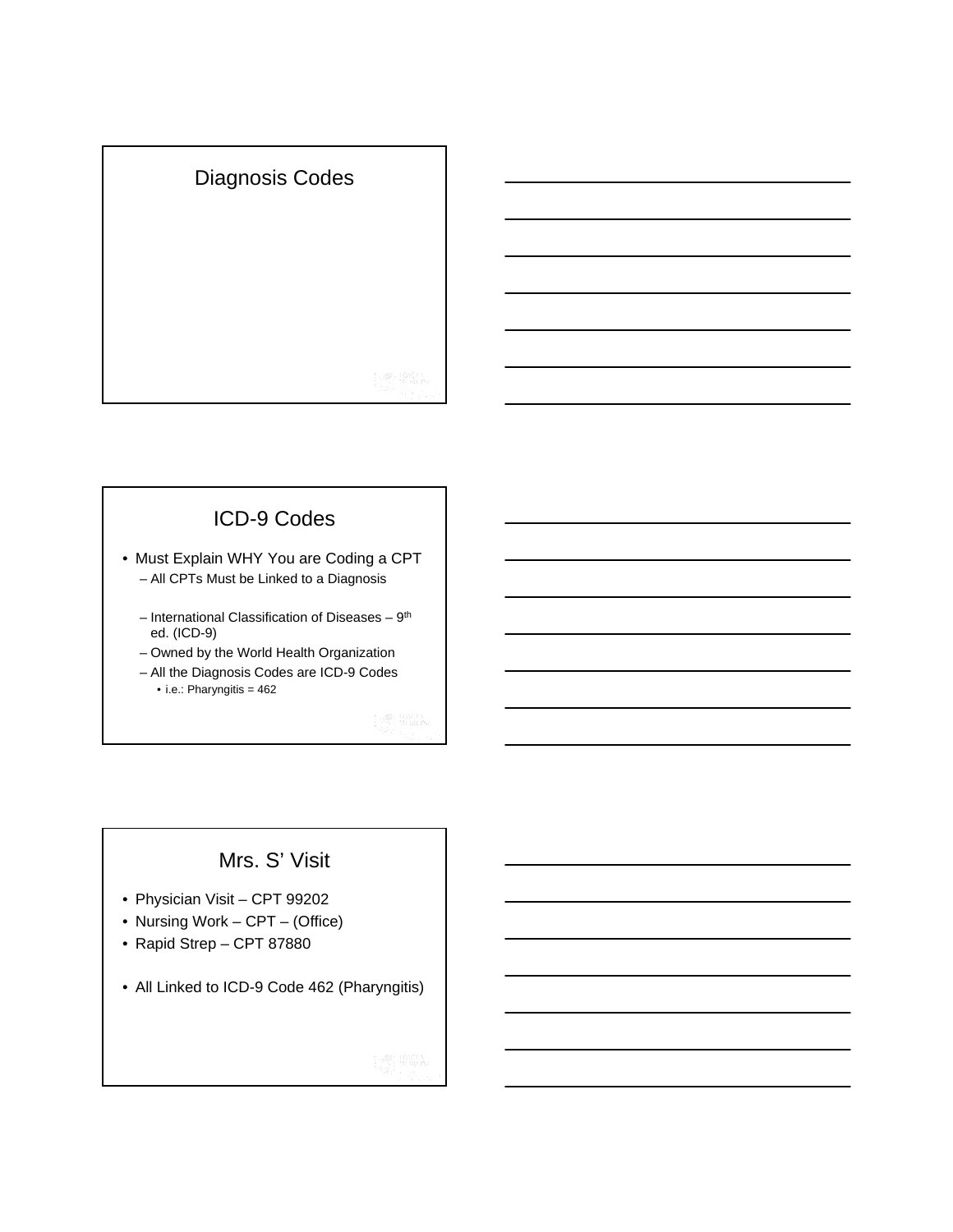![](_page_7_Picture_0.jpeg)

![](_page_7_Figure_1.jpeg)

## **Definitions**

- Medical Coding:
- "Medical coding is a process in which descriptions of billable medical procedures from doctors and nurses taken in reports and notes are transformed into a medical code, used universally by billing and insurance departments."
- Medical Billing:
- "Medical billing takes the codes from the medical coding department and organizes the information, figures out the financial costs for each code and then places them on a bill for the patient and insurance companies."
- Definitions from Calissa Hatton, www.ehow.com Read more: Medical Billing & Coding Definition | eHow.com http://www.ehow.com/facts\_5470706\_medical-billing-coding-definition.html#ixzz0xRdQjrzP

What Happens When You Send In That Bill?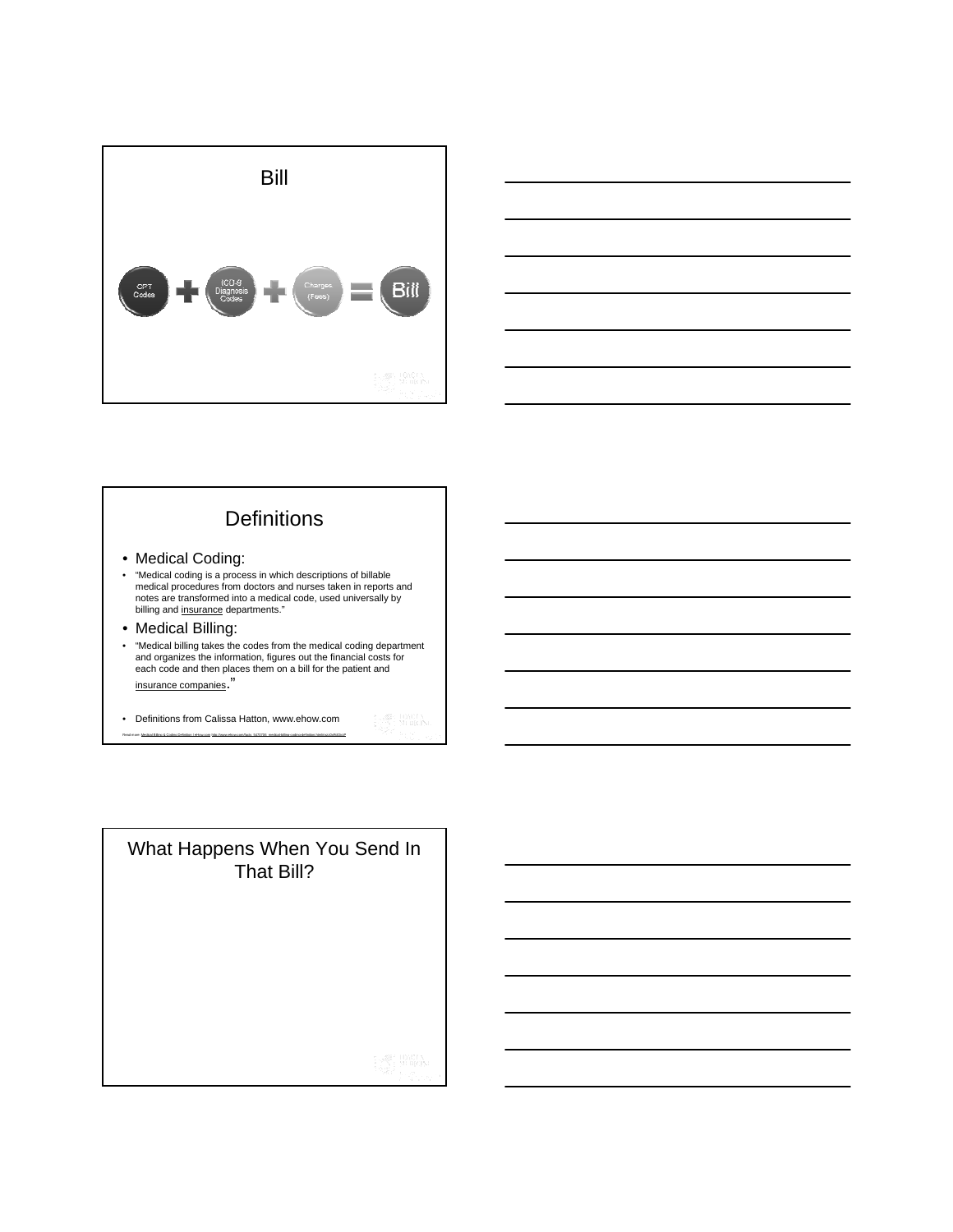### What Happens When You Send in That Bill?

- Resource Based Relative Value System (RBRVS)
	- Developed in 1980 by Harvard School of Public Health
	- Set by the Centers for Medicare and Medicaid Services (CMS)
	- Assign a Number "Value" to Each CPT Code
	- "Values" Vary Based on CMS Priorities
	- "Values" are Called Relative Value Units (RVUs)

### U.S. Department of Health & Human Services **CMS** Centers for Medicare & Medicaid Services

- http://www.cms.gov/
- CMS Defines Relative Value Units for Each CPT Code

# Relative Value Unit (RVU)

A real number assigned to the work of a physician.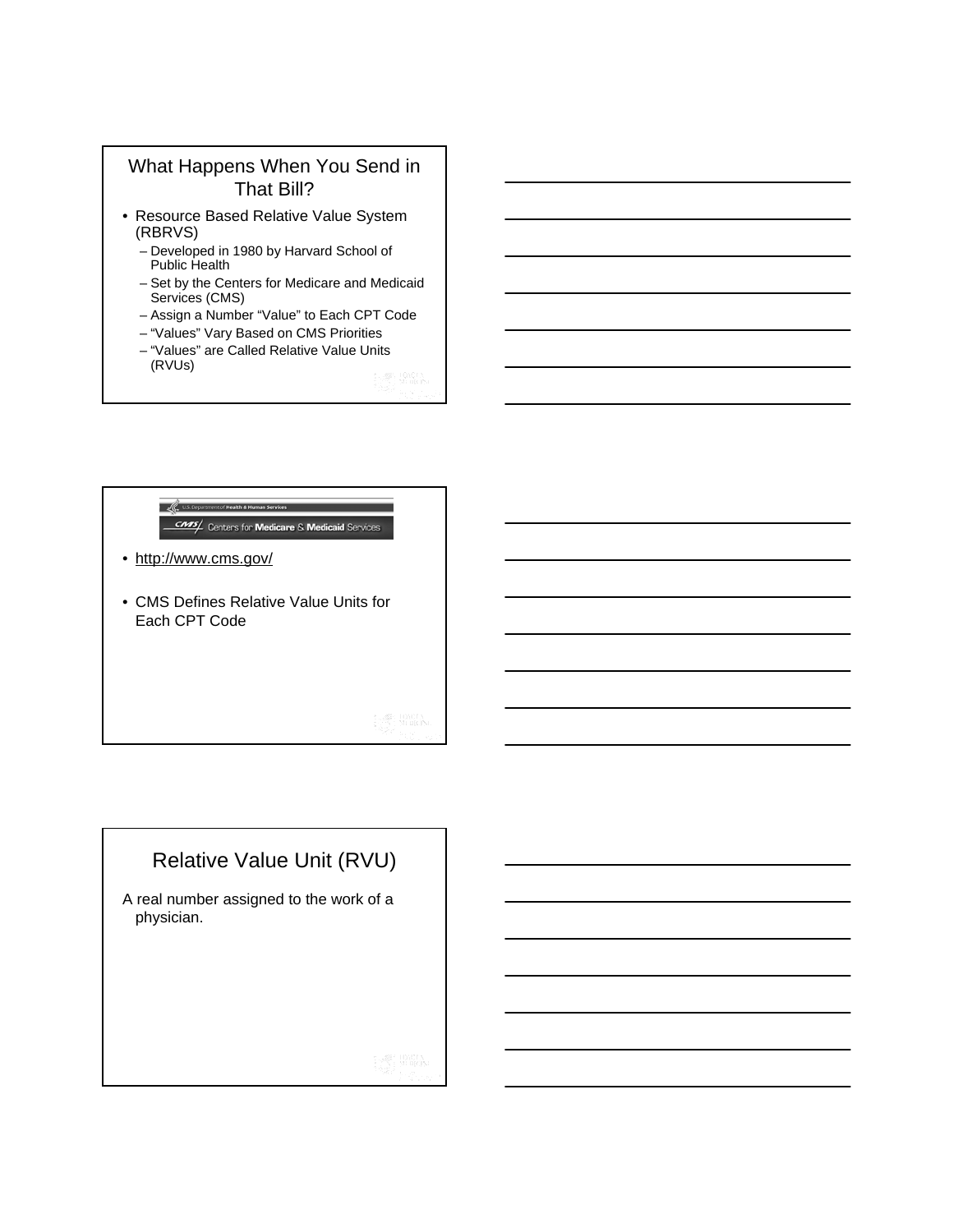## Each CPT Assigned an RVU

- Physician Component (Work RVU)
- Office/Facility Component
- Malpractice Component

| <b>RVU</b><br>CPT Code<br>Descriptor<br>Work RVU<br><b>RVU</b><br><b>RVU</b><br>Total<br><b>RVU</b> | Total RVU |
|-----------------------------------------------------------------------------------------------------|-----------|
|                                                                                                     |           |
| Office<br>99202<br>0.80<br>0.05<br>1.73<br>0.88<br>0.31<br>Visit, New<br>Pt                         | 1.24      |

\* "Facility" = Hospital or ASC, "Non-Facility" = Clinical Office

## Payments

- Medicare Pays \$36.8729 per RVU  $-1.73$  RVUs X 36.8729 = \$63.790117 – Rapid Step (CPT 87880) = \$16.01
- Total Payment From Medicare = \$79.80

## Payments

- Medicare Pays \$36.8729/RVU
- Private Insurance is Different
	- \$55/RVU for Evaluation and Management CPTs (Office Visits)
	- \$70/RVU for Procedures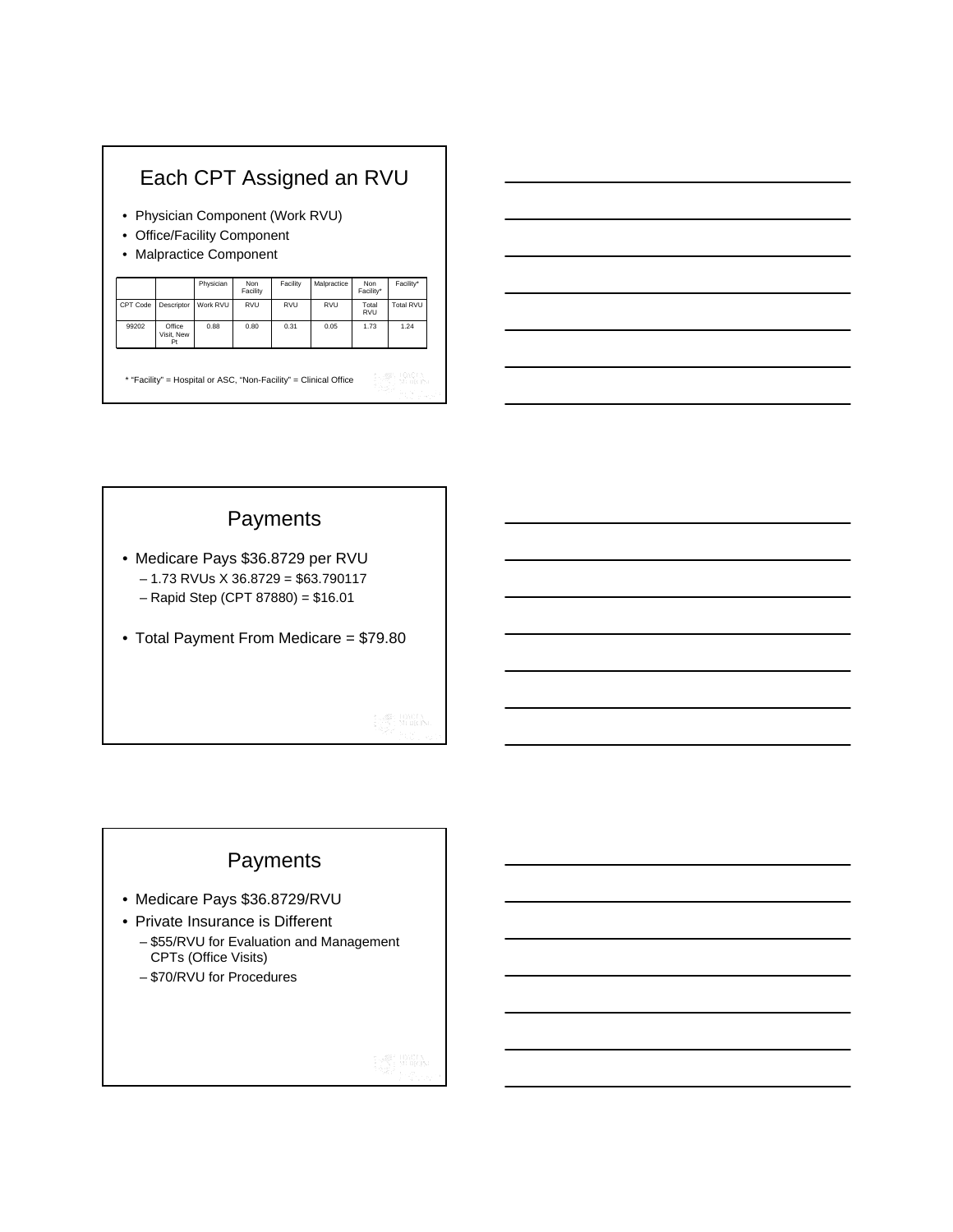![](_page_10_Figure_0.jpeg)

![](_page_10_Figure_1.jpeg)

![](_page_10_Figure_2.jpeg)

![](_page_10_Figure_3.jpeg)

![](_page_10_Figure_4.jpeg)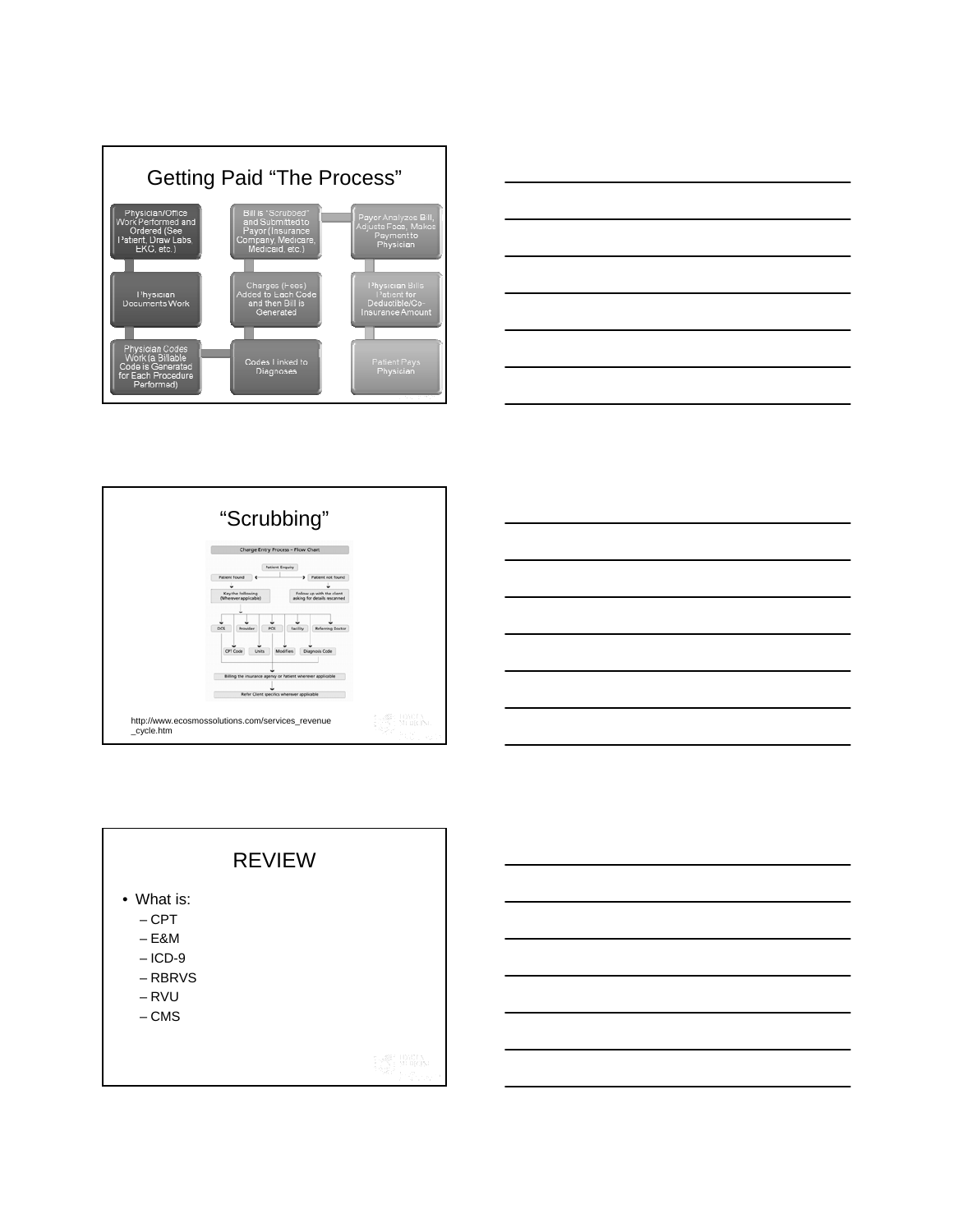![](_page_11_Figure_0.jpeg)

![](_page_11_Picture_1.jpeg)

## E&M CPT Codes

- Documentation Requirements
- Charts are Audited by CMS
- Huge Fines for "Overbilling" (Usually Underdocumentation)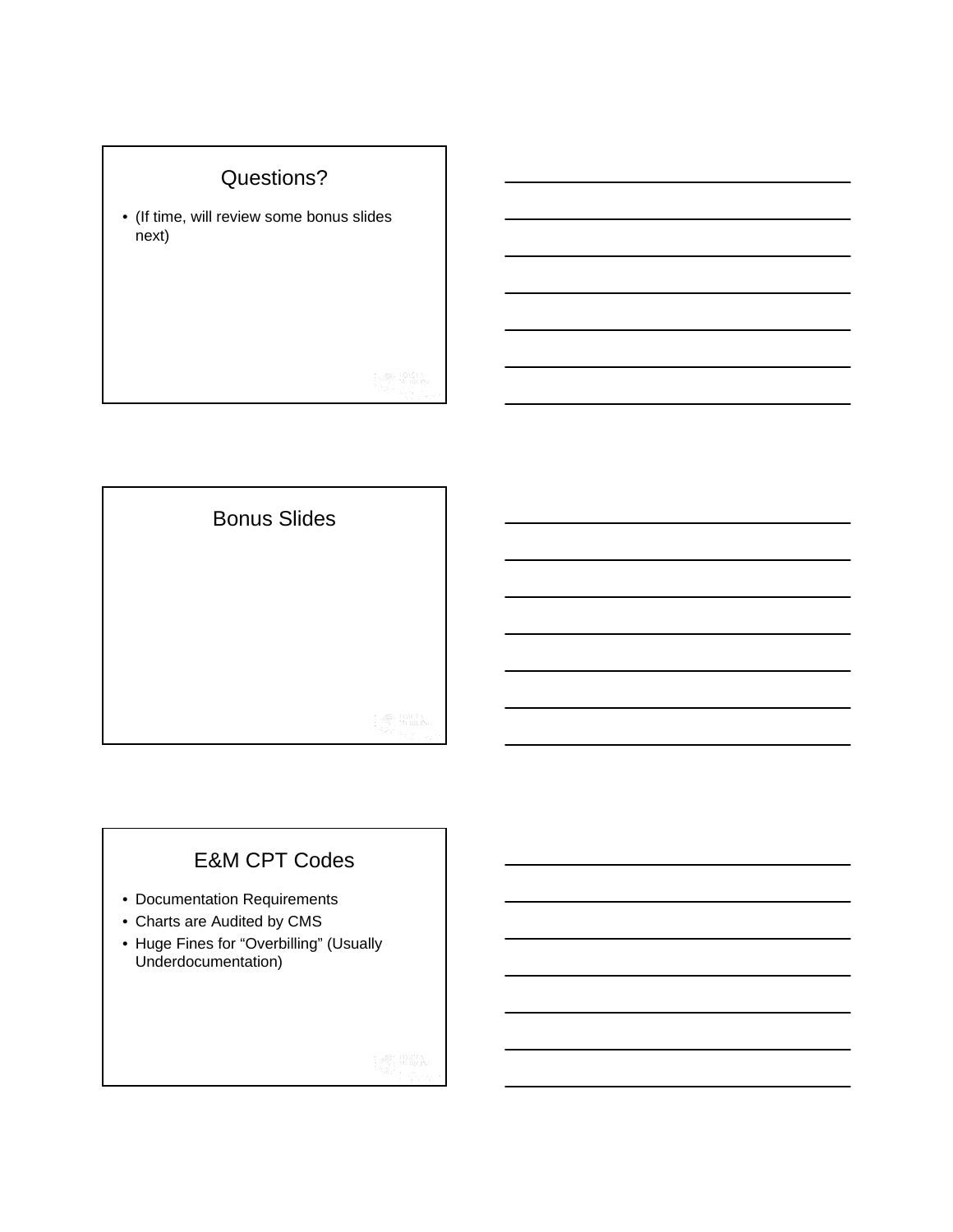### E&M CPT Codes - Documentation

- The reason for the encounter and relevant history, physical exam findings and prior diagnostic test results
- Assessment, clinical impression or diagnosis
- Plan of care
- Date and legible identity of the observer
- If not documented, the rationale for ordering diagnostic and other ancillary services should be easily inferred.
- Appropriate health risk factors should be identified
- The patient's progress, response to and changes in treatment, and revision of diagnosis
- The CPT and ICD-9-CM codes reported on the health insurance claim form or billing statement should be supported by the documentation in the record.

## E&M CPT Codes - Documentation

- Legible
- Signed

### E&M CPT Codes - Documentation

- 3 Main Documentation Components
- History
- Physical
- Medical Decision Making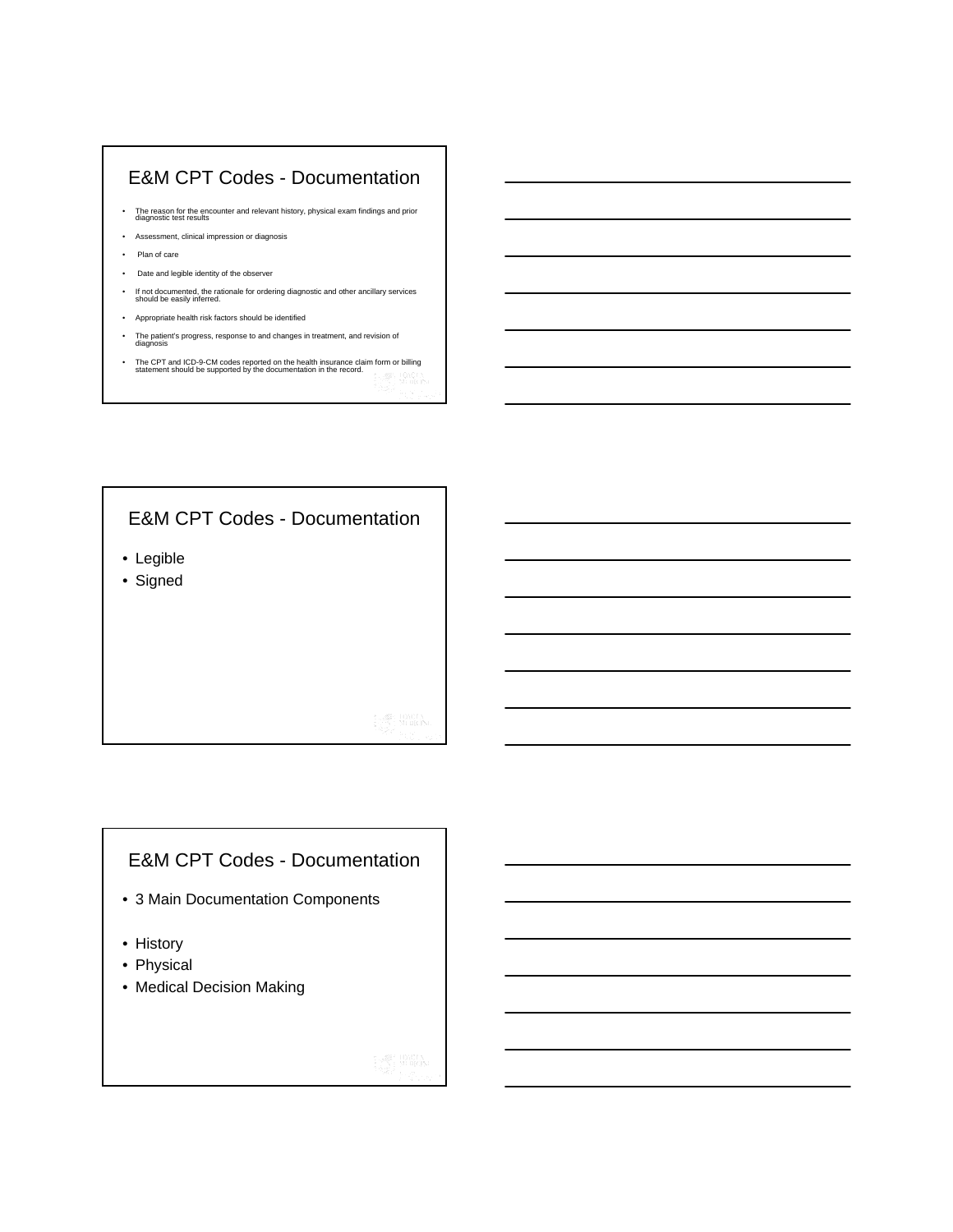## E&M CPT Code - History

- CC
- HPI
- Past/Family/Social Hx
- ROS

(Allergies and Medications are Expected For All Patient Visits)

## E&M CPT Code – Physical Exam

- Elements from Organ Systems
- Vitals + General = 1 Point
- Inspection, Auscultation, Palpation Each 1 Point
- i.e.: Card: Non-active precordium, Nl PMI, RRR Nl S1, S2, no S3,S4 or murmur

### E&M CPT Code – Medical Decision Making

- 4 Levels
	- Straightforward
	- Low Complexity
	- Moderate Complexity
	- High Complexity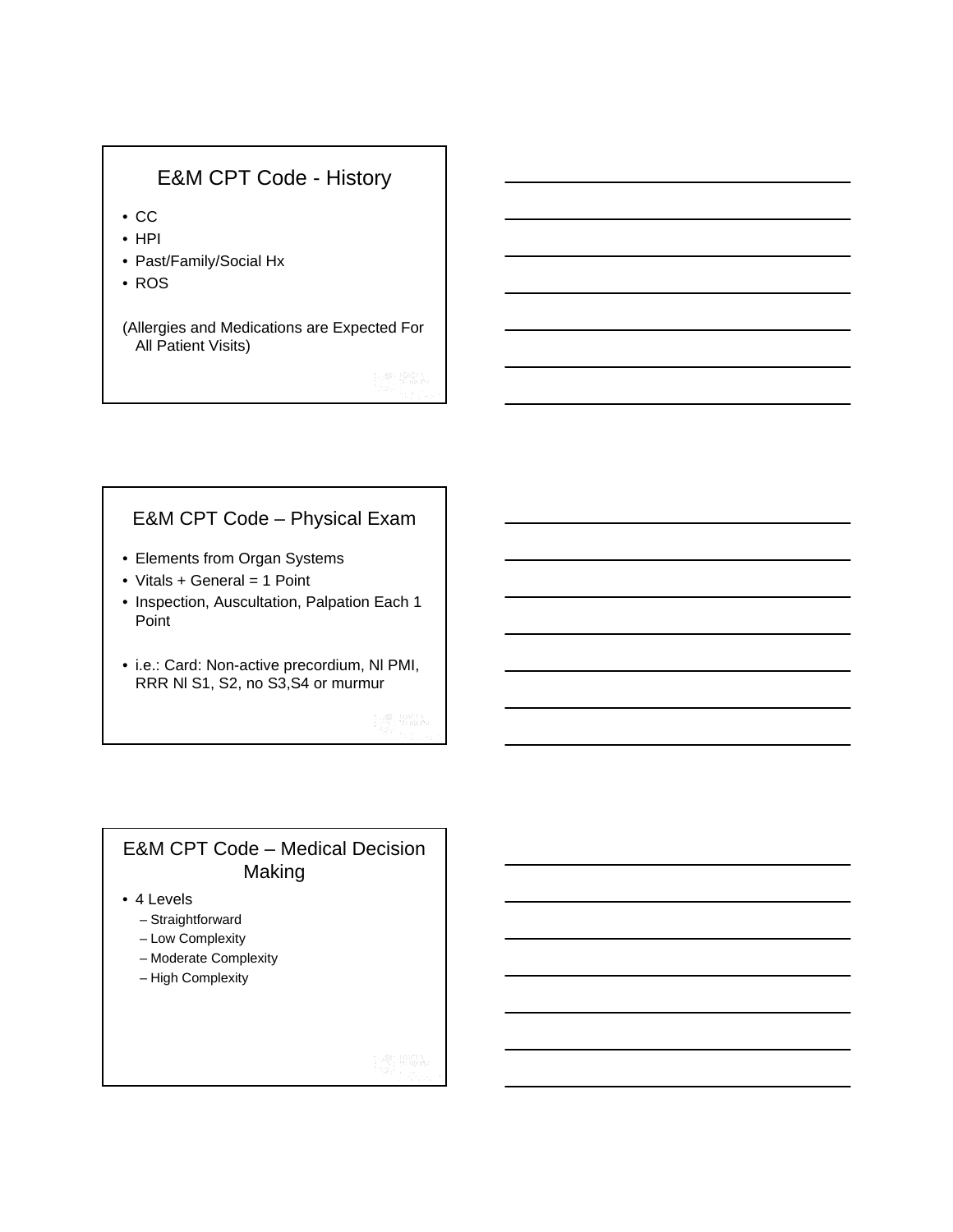## E&M CPT Coding Documentation

- 3 Required Documentation Elements
	- History
	- Physical
	- Medical Decision Making
- Levels of Documentation Within Each Required Element
	- Problem Focused (2)
	- Expanded Problem Focused (3)
	- Detailed (4)
	- Comprehensive (5)

## E&M CPT Coding Documentation

- 3 of 3 for New Patients (Or Lowest Level)
- 2 of 3 for Established Patients or Middle Level

| History<br>x                       |  |
|------------------------------------|--|
|                                    |  |
| Physical<br>X                      |  |
| Medical<br>Decision<br>X<br>Making |  |

| <u> 1980 - Johann Stoff, deutscher Stoff, der Stoff, der Stoff, der Stoff, der Stoff, der Stoff, der Stoff, der S</u> |                                                                            |  | ____             |
|-----------------------------------------------------------------------------------------------------------------------|----------------------------------------------------------------------------|--|------------------|
|                                                                                                                       |                                                                            |  |                  |
| $\sim$                                                                                                                |                                                                            |  | <u>expertise</u> |
| <u> Albany a Carl Communication and the Carl Communication and the Carl Communication and the Carl Communication</u>  |                                                                            |  |                  |
|                                                                                                                       |                                                                            |  | _____            |
|                                                                                                                       | the control of the control of the control of the control of the control of |  |                  |

| <b>Evaluation and Management</b><br>(E&M) CPT Codes |                             |  |                            |                             |  |  |
|-----------------------------------------------------|-----------------------------|--|----------------------------|-----------------------------|--|--|
| E&M CPT Code                                        | Description                 |  | E&M CPT Code               | Description                 |  |  |
| 99201                                               | Problem Focused             |  | 99211                      | Nurse Visit                 |  |  |
| 99202                                               | Expanded<br>Problem Focused |  | 99212                      | Problem Focused             |  |  |
| 99203                                               | Detailed                    |  | 99213                      | Expanded<br>Problem Focused |  |  |
| 99204                                               | Comprehensive               |  | 99214                      | Detailed                    |  |  |
| 99205                                               | Comprehensive               |  | 99215                      | Comprehensive               |  |  |
| <b>New Patient</b>                                  |                             |  | <b>Established Patient</b> |                             |  |  |

![](_page_14_Figure_17.jpeg)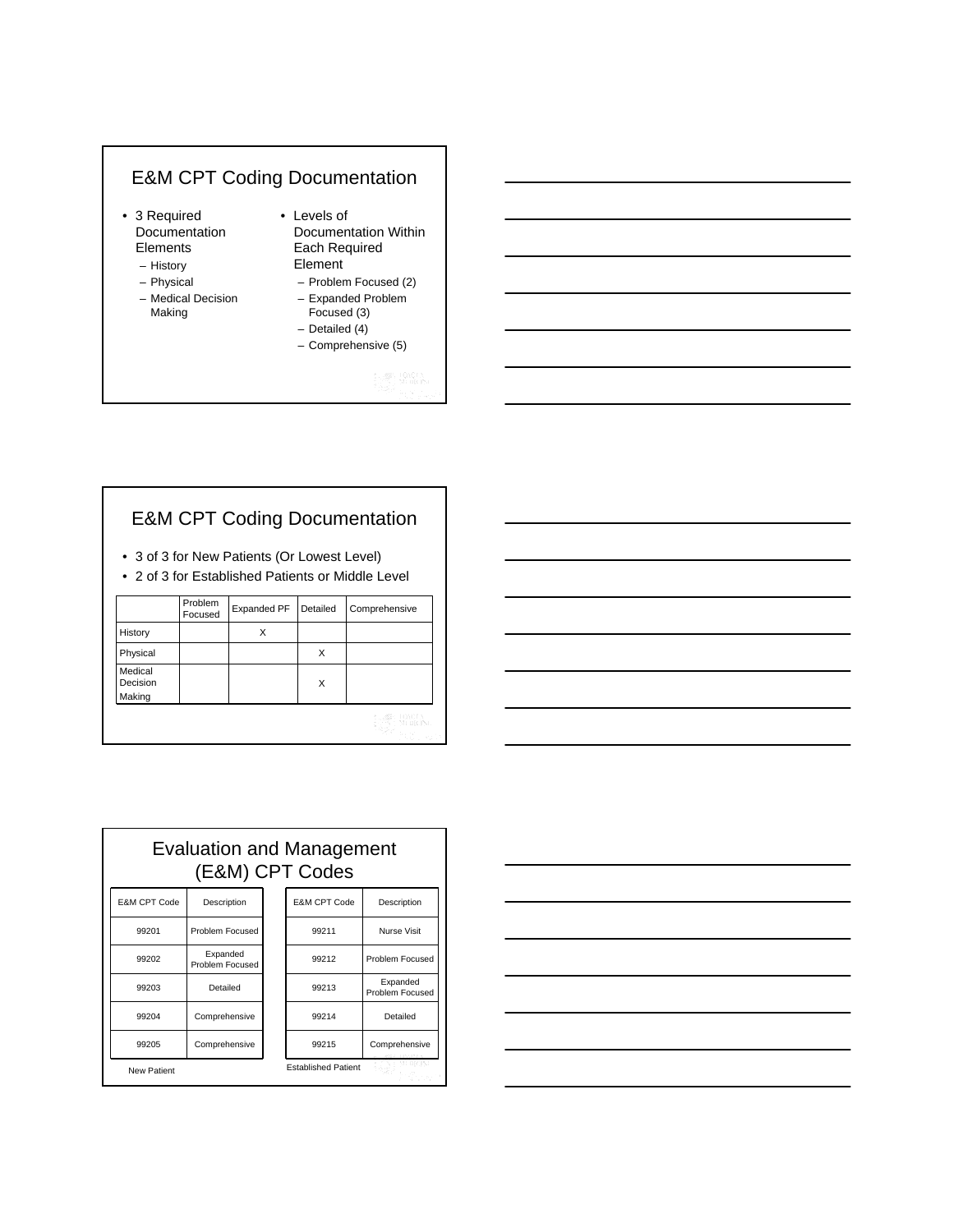### **Modifiers**

- What Happens if You Have More Than 1 CPT Code?
- Mr. G is a 54 y/o male who sees you for hypertension. You adjust his medication, and "Oh by the way, can you remove my skin tags?" You the Decide to Freeze His 6 Skin Tags.

**Modifiers** 

- What Work Did You Do?
- E&M CPT 99213
- Cryodestruction of Skin Tags – CPT 11200 (Removal Skin Tags 1-15)

### **Modifiers**

- When You Bill More than 1 CPT Code, Payers will Reduce Payment for Secondary CPT Codes
- Bill the Highest RVU CPT Code First!!
- The Secondary E&M Code Needs a Modifier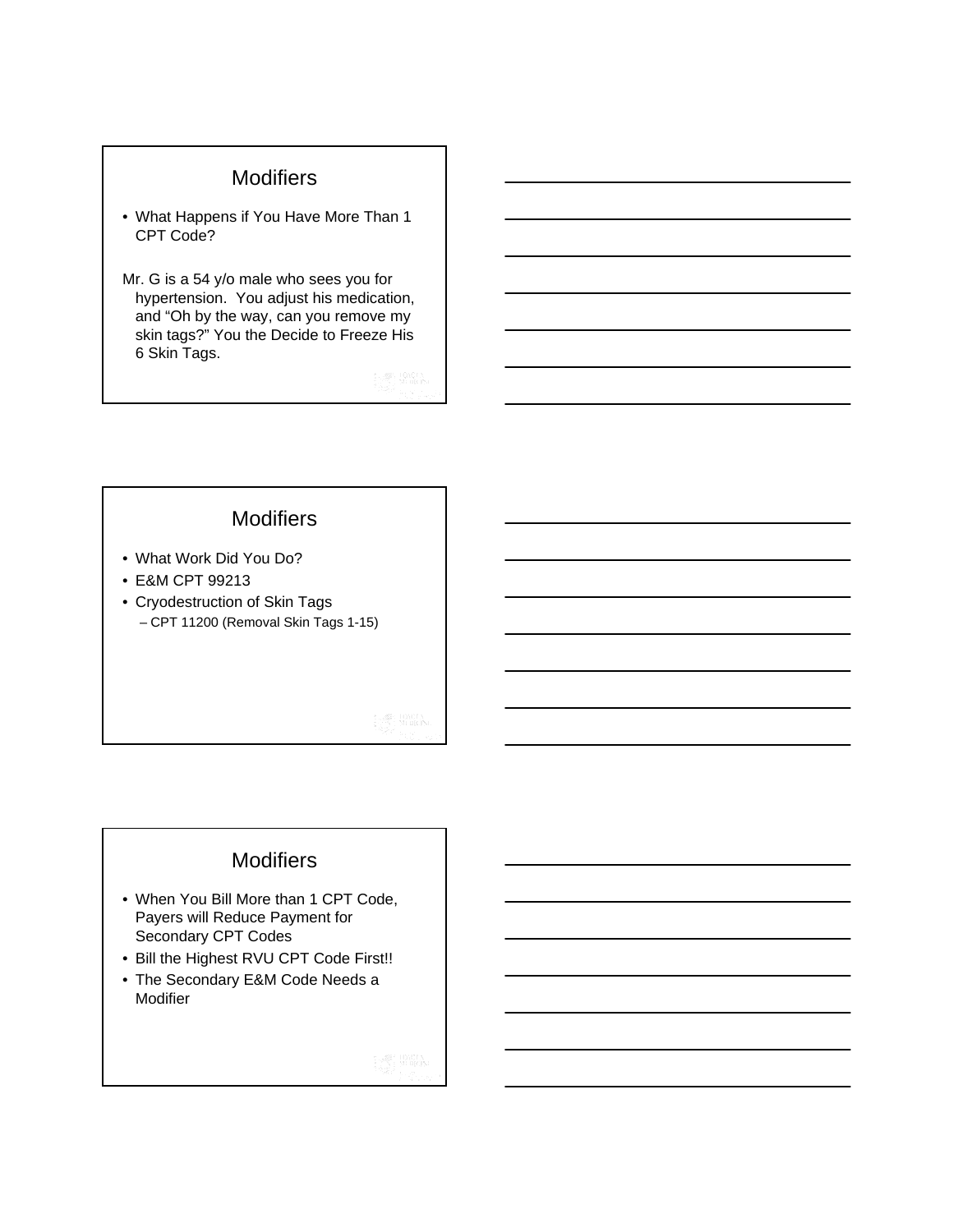### **Modifiers**

- - 25 = Separate Identifiable Evaluation and Management Service Provided on the Same Day as a Procedure (This Means ANY Procedure Including Immunizations, Nebulizer Treatment, etc.)
- - 51 = Multiple Procedures Performed on The Same Patient on the Same Day, by the Same Provider
- - 50 = Bilateral Procedure

## Examples - 25

Mr. G is a 54 y/o male who sees you for hypertension. You adjust his medication, and "Oh by the way, can you remove my skin tags?" You the Decide to Freeze His 6 Skin Tags. Bill:

Primary CPT 11200 (Skin Tag Cryo) Link: ICD-9 701.5 (Skin Tag)

Secondary 99213 (E&M) – 25 Link: 701.5 (Skin Tag), 401.1(HTN)

## Examples - 51

Mr. G is a 54 y/o male who sees you for hypertension. You adjust his medication, and "Oh by the way, can you remove my skin tags and inject my knee?" You the Decide to Freeze His 6 Skin Tags and inject his knee.

• Bill:

- 20610 (Knee Injection) Link:715.36 (Knee OA)
- 11200 51 (Skin tag removal) Link:701.5 (Skin Tag) – 99213 – 25 (E&M Office Visit) Link: 401.1,

701.5,715.36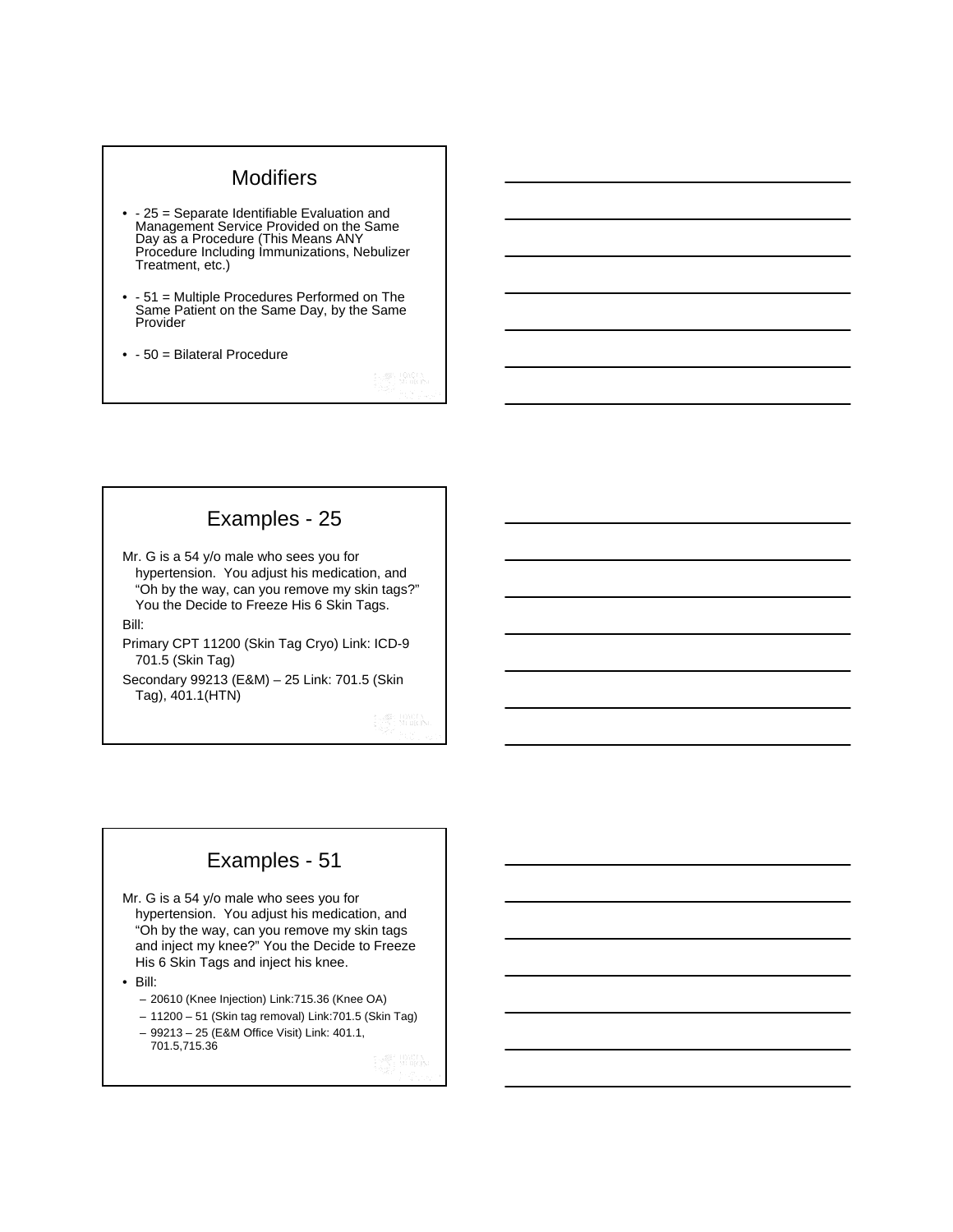## Examples 50

Mr. G is a 54 y/o male who sees you for hypertension. You adjust his medication, and "Oh by the way, can you inject both of my knees?" You the Decide to Inject Both of His Knees.

### Bill:

- 20610 50 (Knee Injection bilateral) Link: 715.36 (Knee OA)
- 99213 25 (E&M Office Visit) Link:
	- 401.1,715.36 (HTN, Knee OA)

# Bill By Time

- Medicare Has Time Recommendations and Can Audit Your Schedule
- Must Document Time Spent with Patient and that >50 was Counseling

### i.e.:

- "Time in 1:20, Time out 1:45
- I spent >50% of our visit time in counseling as outlined in the A&P above"

| <b>Evaluation and Management</b><br>(E&M) CPT Codes - Bill By Time |                                       |  |                            |                                                 |  |
|--------------------------------------------------------------------|---------------------------------------|--|----------------------------|-------------------------------------------------|--|
| <b>E&amp;M CPT Code</b>                                            | Description                           |  | E&M CPT Code               | Description                                     |  |
| 99201                                                              | Problem Focused<br>$10 \text{ min}$   |  | 99211                      | Nurse Visit<br>5 min                            |  |
| 99202                                                              | Expanded<br>Problem Focused<br>20 min |  | 99212                      | Problem Focused<br>$10 \text{ min}$             |  |
| 99203                                                              | Detailed<br>30 min                    |  | 99213                      | Expanded<br>Problem Focused<br>$15 \text{ min}$ |  |
| 99204                                                              | Comprehensive<br>45 min               |  | 99214                      | Detailed<br>25 min                              |  |
| 99205                                                              | Comprehensive<br>60 min               |  | 99215                      | Comprehensive<br>40 min                         |  |
| <b>New Patient</b>                                                 |                                       |  | <b>Established Patient</b> |                                                 |  |

![](_page_17_Figure_14.jpeg)